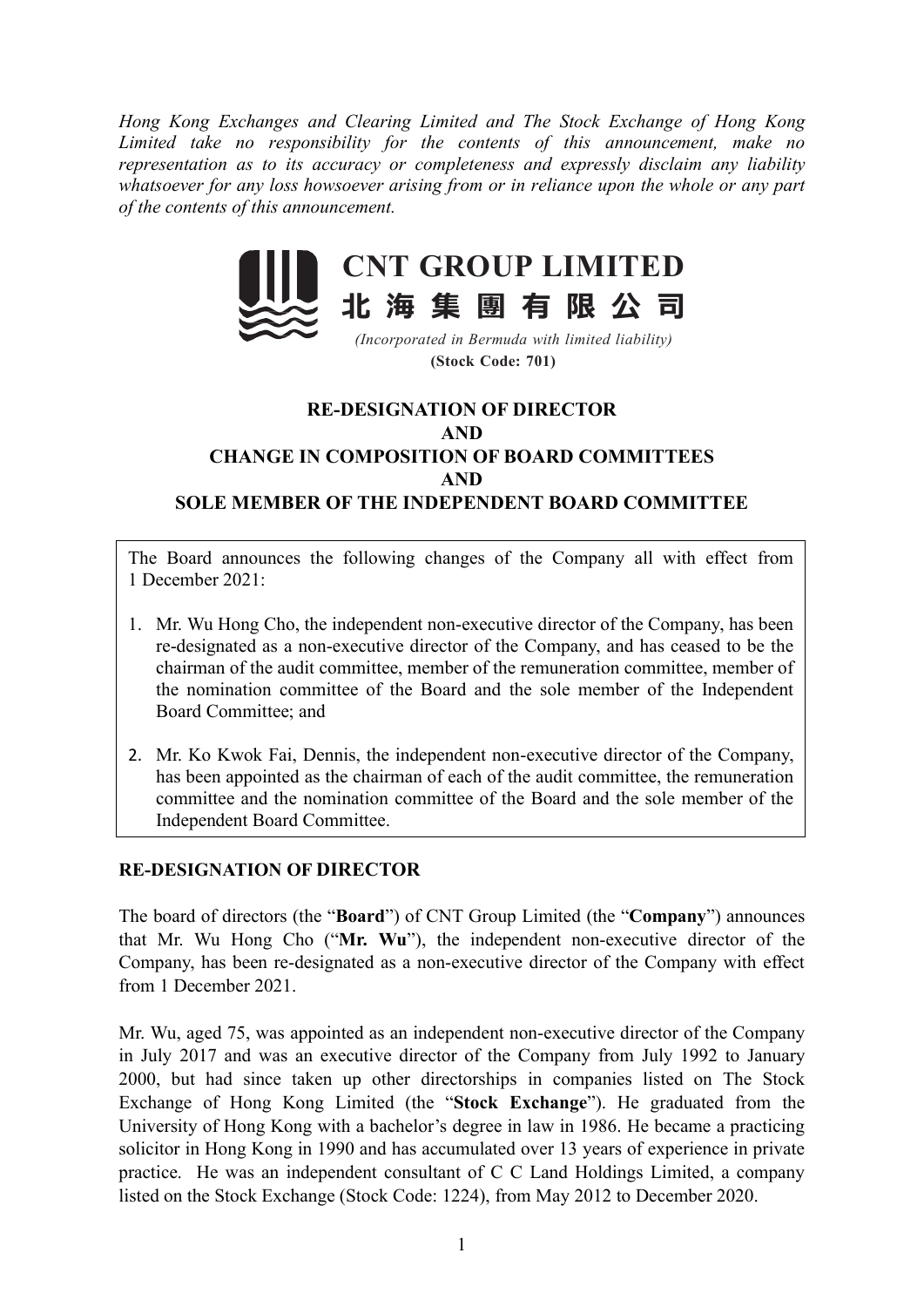Mr. Wu has entered into a consultancy agreement (the "Consultancy Agreement") with the Company on 1 December 2021, pursuant to which Mr. Wu would act as a consultant of the Company to provide legal and professional services in Hong Kong relating to projects development and related matters to the Company. The Consultancy Agreement is for a term of 12 months from 1 December 2021.

Owning to Mr. Wu's new role and responsibility in the Company under the Consultancy Agreement, his directorship in the Company has been re-designated as a non-executive director of the Company with effect from 1 December 2021. Pursuant to the terms of the Consultancy Agreement, Mr. Wu will be entitled a retainer of HK\$20,000 per month.

There is no service agreement between Mr. Wu and the Company on the non-executive directorship in the Company and he is not appointed for a specific term but is subject to retirement by rotation and re-election at least once every three years at annual general meetings of the Company pursuant to the Company's bye-laws. Mr. Wu's remuneration will be determined by the Board on the recommendation of the remuneration committee of the Board, by reference to Mr. Wu's duties and responsibilities, performance, experiences, time commitment, market conditions and the corporate goals and objectives as set by the Board.

Save as disclosed above, as at the date of this announcement, Mr. Wu (i) does not have any relationships with any directors, senior management, substantial shareholders or controlling shareholders of the Company (having the meaning ascribed to it in the Rules Governing the Listing of Securities on the Stock Exchange (the "Listing Rules")); (ii) does not hold any other position with the Company or any of its subsidiaries; (iii) has not held any directorships in other Hong Kong or overseas listed public companies in the last three years preceding the date of this announcement or other major appointments or professional qualifications; and (iv) does not have any interest in shares of the Company within the meaning of Part XV of the Securities and Futures Ordinance (Chapter 571 of the Laws of Hong Kong).

Save as disclosed above, there are no other matters relating to the re-designation of Mr. Wu as a non-executive director of the Company that need to be brought to the attention of the shareholders of the Company nor any information to be disclosed pursuant to any of the requirements of Rule 13.51(2)(h) to (v) of the Listing Rules.

## CHANGE IN COMPOSITION OF BOARD COMMITTEES

As Mr. Wu has ceased to be an independent non-executive director of the Company, the composition of the committees of the Board has been changed with effect from 1 December 2021:

- (a) Mr. Wu has ceased to be the chairman of the audit committee, member of the remuneration committee and member of the nomination committee of the Board; and
- (b) Mr. Ko Kwok Fai, Dennis ("Mr. Ko"), the independent non-executive director of the Company, has been appointed as the chairman of each of the audit committee, the remuneration committee and the nomination committee of the Board.